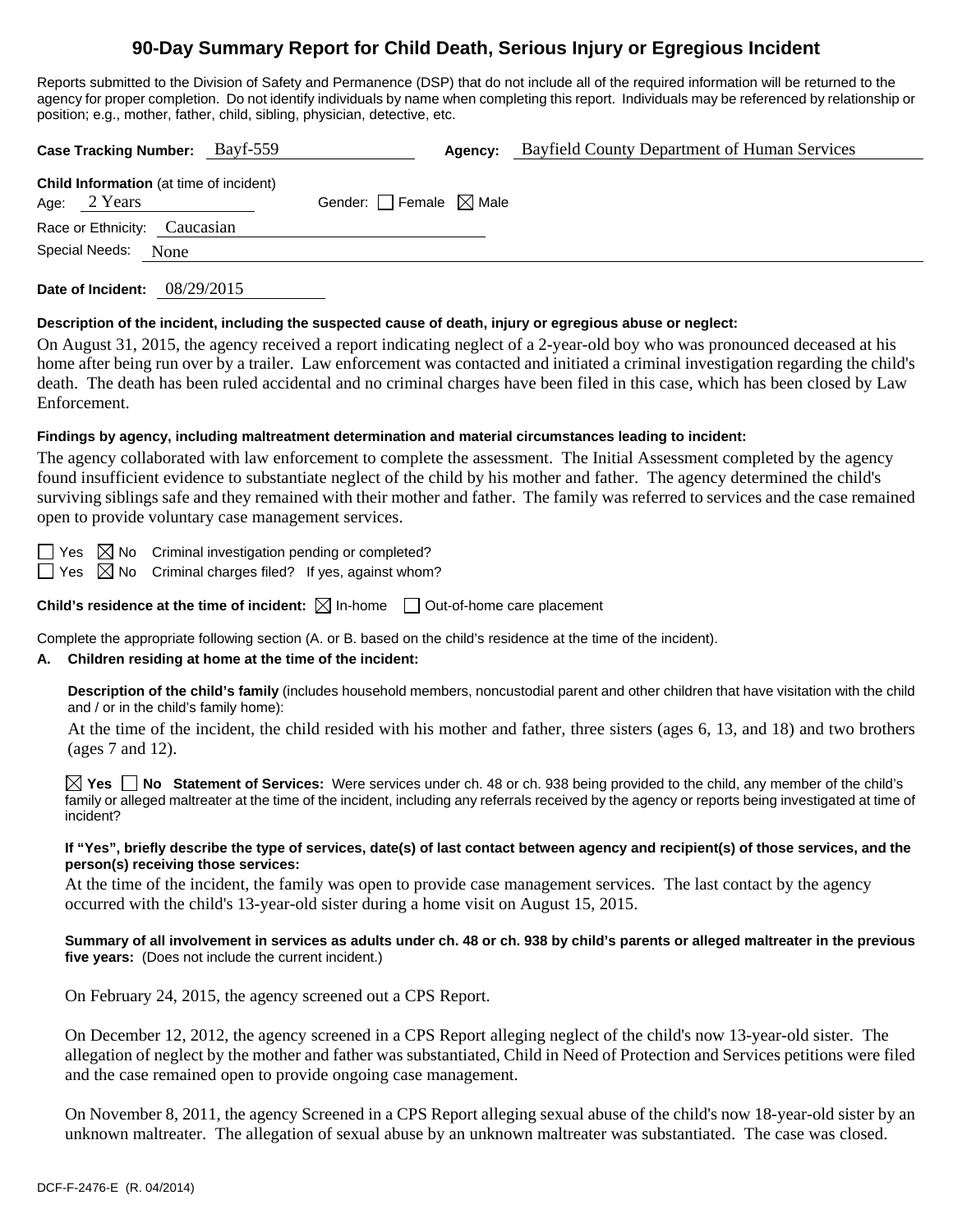On June 2, 2011, the agency screened in a CPS Report alleging neglect of the child's now 18, 13, and 6-year-old sisters, and 12 and 7-year-old brothers. The allegations of neglect by the mother were substantiated, Child in Need of Protection and Services petitions were filed and the case remained open to provide ongoing case management.

**Summary of actions taken by the agency under ch. 48, including any investigation of a report or referrals to services involving the child, any member of the child's family living in this household and the child's parents and alleged maltreater.** (Does not include the current incident.)

(Note: Screened out reports listed in this section may include only the date of the report, screening decision, and if a referral to services occurred at Access. Reports that do not constitute a reasonable suspicion of maltreatment or a reason to believe that the child is threatened with harm are not required to be screened in for an initial assessment, and no further action is required by the agency.)

On August 6, 2015, the agency screened out a Services Report.

On August 5, 2015, the agency screened in a Services Report. The family was referred to services and the case remained open to provide ongoing case management services.

On February 24, 2015, the agency screened out a CPS Report.

On February 24, 2015, the agency screened in a Services report. The family was referred to services and the case remained open to provide ongoing case management services.

On December 2, 2014, the agency screened out a Services Report.

On December 1, 2014, the agency screened out a Services Report.

On August 13, 2013, the agency screened out a Services Report.

On December 12, 2012, the agency screened in a CPS Report alleging neglect of the child's now 13-year-old sister. The allegation of neglect by the mother and father was substantiated, Child in Need of Protection and Services petitions were filed and the case remained open to provide ongoing case management.

On November 8, 2011, the agency Screened in a CPS Report alleging sexual abuse of the child's now 18-year-old sister by an unknown maltreater. The allegation of sexual abuse by an unknown maltreater was substantiated. The case was closed.

On June 2, 2011, the agency screened in a CPS Report alleging neglect of the child's now 18, 13, and 6-year-old sisters, and 12 and 7-year-old brothers. The allegations of neglect by the mother were substantiated, Child in Need of Protection and Services petitions were filed and the case remained open to provide ongoing case management.

On January 4, 2011, the agency screened in a Services Report. The family was referred to services and the case remained open to provide ongoing case management services.

On July 30, 2009, the agency screened in a CPS Report alleging physical abuse of the child's now 12 year old brother, and unborn child abuse of the child's now 6 year old sister. The allegation of physical abuse was unsubstantiated and the allegation of unborn child abuse was substantiated. An Unborn Child in Need of Protection and Services petition was filed and the case remained open to provide ongoing case management.

On March 30, 2009, the agency screened in a CPS report alleging neglect of the child's now 12 and 7 year old brothers. The allegations of neglect were unsubstantiated and the case was closed.

On January 29, 2009, the agency screened in a services report. The family was referred to services.

On September 9, 2008, the agency screened out a services report.

On October 8, 2007, the agency screened in a CPS report alleging unborn child abuse to the child's now 7-year-old brother. The allegations of unborn child abuse were substantiated, an Unborn Child in Need of Protection and Services petition was filed, and the case remained open to provide ongoing case management.

On November 2, 2006, the agency screened in a CPS Report alleging neglect of the child's now 18 and 13-year-old sisters and 12-year-old brother. The allegations of neglect were substantiated and Child in Need of Protection or Services petitions were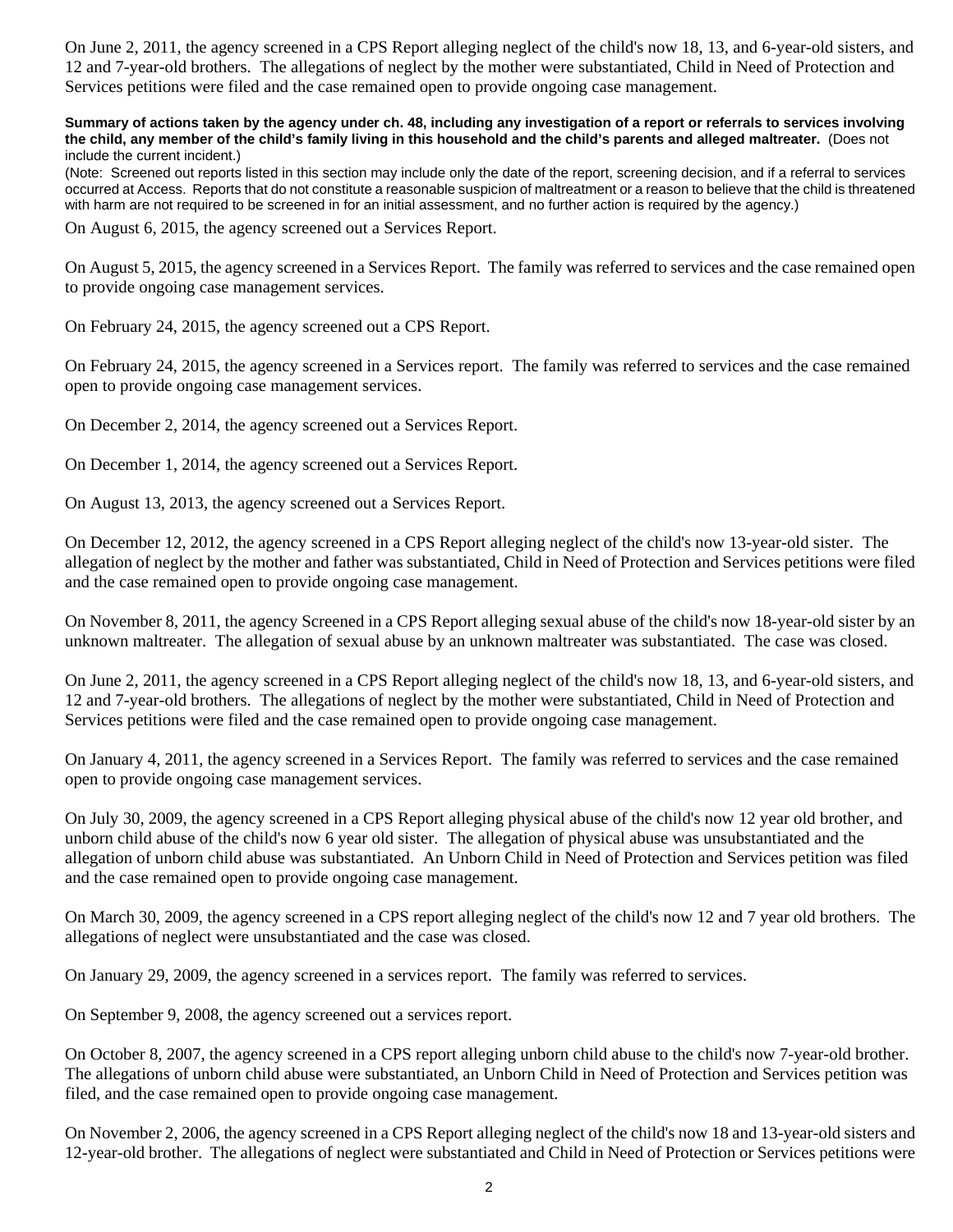filed and the case remained open to provide ongoing case management.

On October 9, 2006, the agency screened in a CPS Report alleging neglect of the child's now 18 and 13-year-old sisters and 12-year-old brother. The allegations of neglect by the mother and father were substantiated, Child in Need of Protection or Services petitions were filed, and the case remained open to provide ongoing case management.

On June 23, 2005, the agency screened in a CPS report alleging neglect of the child's now 18 and 13-year-old sisters, now 12 and 10-year-old brothers. The allegations of neglect by the mother and father were substantiated, Child in Need of Protection or Services petitions were filed and the case remained open to provide ongoing case management.

On August 11, 2004, the agency screened in a CPS report alleging the neglect of the child's now 18-year-old sister. An assessment was completed by the agency and the allegation of neglect was unsubstantiated. The case remained open to provide ongoing case management services.

On December 8, 2003 the agency screened in a services report. The family was referred to services.

On October 10, 2003, the agency screened in a CPS Report alleging the neglect of the child's now 18-year-old sister. An assessment was completed by the agency and the allegation of neglect was unsubstantiated.

On January 31, 2003, the agency screened in a CPS Report alleging unborn child abuse of the child's now 12-year-old brother. An assessment was completed the agency and the allegation of unborn child abuse was substantiated.

On May 29, 2001, the agency screened in a CPS Report alleging neglect of the child's now 18-year-old sister. An assessment was completed by the agency and the allegation of neglect was unsubstantiated.

## **Summary of any investigation involving the child, any member of the child's family and alleged maltreater conducted under ch. 48 and any services provided to the child and child's family since the date of the incident:**

The agency collaborated with law enforcement to complete the assessment. The Initial Assessment completed by the agency found insufficient evidence to substantiate neglect of the child by his mother and father. The agency determined the child's surviving siblings safe and they remained with their mother and father. The family was referred to services and the case remained open to provide voluntary case management services.

# **B. Children residing in out-of-home care (OHC) placement at time of incident:**

#### **Description of the OHC placement and basis for decision to place child there:** N/A

# **Description of all other persons residing in the OHC placement home:**

N/A

**Licensing history:** Including type of license, duration of license, summary of any violations by licensee or an employee of licensee or other actions that constitute a substantial failure to protect and promote the welfare of the child. N/A

**Summary of any actions taken by agency in response to the incident:** (Check all that apply.)

| $\boxtimes$      | Screening of Access report                           | Attempted or successful reunification             |
|------------------|------------------------------------------------------|---------------------------------------------------|
| $\overline{\Xi}$ | Protective plan implemented                          | Referral to services                              |
|                  | Initial assessment conducted                         | Transportation assistance                         |
|                  | Safety plan implemented                              | Collaboration with law enforcement                |
| $\Box$           | Temporary physical custody of child                  | Collaboration with medical professionals          |
|                  | Petitioned for court order / CHIPS (child in need of | Supervised visitation                             |
|                  | protection or services)                              | Case remains open for services                    |
| $\Box$           | Placement into foster home                           | Case closed by agency                             |
| $\Box$           | <b>Placement with relatives</b>                      | Initiated efforts to address or enhance community |
|                  | Ongoing Services case management                     | collaboration on CA/N cases                       |
|                  |                                                      | Other (describe):                                 |

# **FOR DSP COMPLETION IF RECORD OR ON-SITE REVIEW WAS UNDERTAKEN:**

**Summary of policy or practice changes to address issues identified based on the record or on-site review of the incident:**